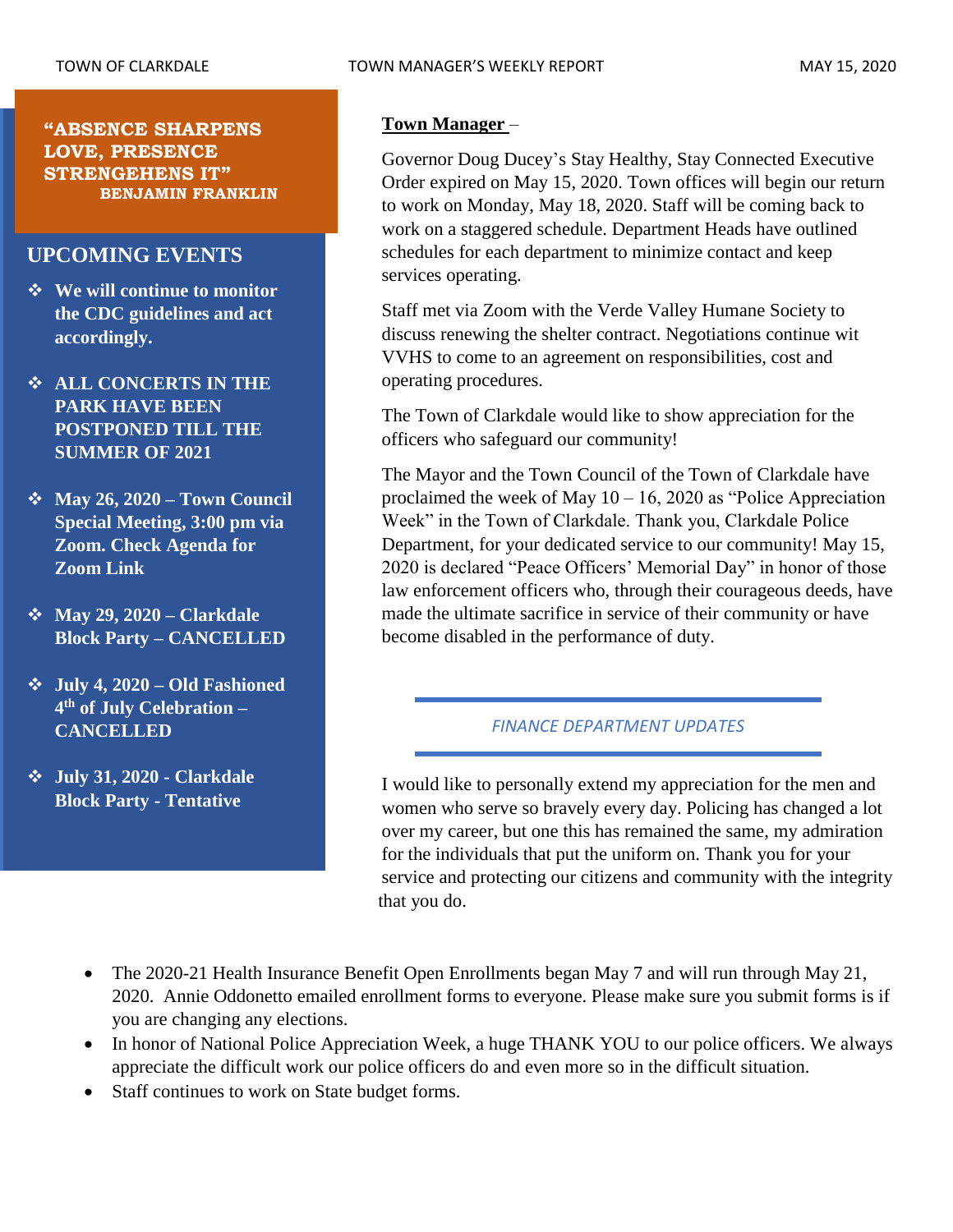## TOWN OF CLARKDALE TOWN MANAGER'S WEEKLY REPORT TOWN OF CLARKDALE **Upcoming Agenda Items**

- 5-26-20 Resolution Designating Clarkdale's Chief Fiscal Officer (CFO)
- 5-26-20 Town of Clarkdale Public Safety Personnel Retirement System (PSPRS) Pension Funding Policy
- 5-26-20 Appointment to General Plan Committee
- 5-26-20 Resolution Designation of Applicant's Agent for Emergency Assistance Requests
- 5-26-20 Presentation on the Verde Watershed Report Card
- 5-26-20 IGA with the City of Cottonwood for Regional Transportation Service within the Town of Clarkdale
- 5-26-20 Town of Clarkdale Certified Local Government Status and Possible Creation of Historic Preservation Commission

# Yavapai County COVID-19 Update 5/15/2020 9:30:00 AM

| <b>Yavapai County</b><br><b>Confirmed Cases: 254</b><br>Deaths: 5<br>Recoveries: 38                                                                                  |                                                               |                                                                                                                                                                                                     |                                                                             |       | Arizona<br>Cases: 13169 Deaths: 651                                                                |                                                                                           |
|----------------------------------------------------------------------------------------------------------------------------------------------------------------------|---------------------------------------------------------------|-----------------------------------------------------------------------------------------------------------------------------------------------------------------------------------------------------|-----------------------------------------------------------------------------|-------|----------------------------------------------------------------------------------------------------|-------------------------------------------------------------------------------------------|
| <b>Yavapai Case Locations</b><br><b>Camp Verde</b><br><b>Chino Valley</b><br>Cottonwood<br>Dewey<br>Mayer<br>Paulden<br>Prescott<br><b>Prescott Valley</b><br>Sedona | 10<br>9<br>12<br>8<br>11<br>$\overline{5}$<br>44<br>140<br>13 | Yavapai Tests<br>Total Tested 7013<br>Negative<br>Positive<br>Hospitalizations<br>YRMC <sub>2</sub><br>$\mathbf{1}$<br>VVMC 0<br><b>VA</b><br>$\overline{0}$                                        | 6759<br>254<br>1 PUI (West Campus)<br>0 PUI (East Campus)<br>5 PUI<br>0 PUI | 96.4% | Age<br>0 to 12<br>13 to 17<br>18 to 24<br>25 to 34<br>35 to 44<br>45 to 54<br>55 to 64<br>65 to 74 | Yavapai Case Details<br>Count<br>$\overline{7}$<br>89<br>20<br>21<br>12<br>28<br>29<br>30 |
| Other Quad Cities<br>Other Verde<br>Unknown                                                                                                                          | $\mathbf{1}$<br>8<br>$\mathbf{1}$                             | * A PUI is an in-patient who has<br>been admitted for care that has<br>been tested for COVID-19 with<br>results still pending.<br>* These numbers are only<br>COVID-19 related<br>hospitalizations. |                                                                             |       | 75 to 84<br>$85 +$<br>Female<br>Male                                                               | 11<br>6<br>179<br>74                                                                      |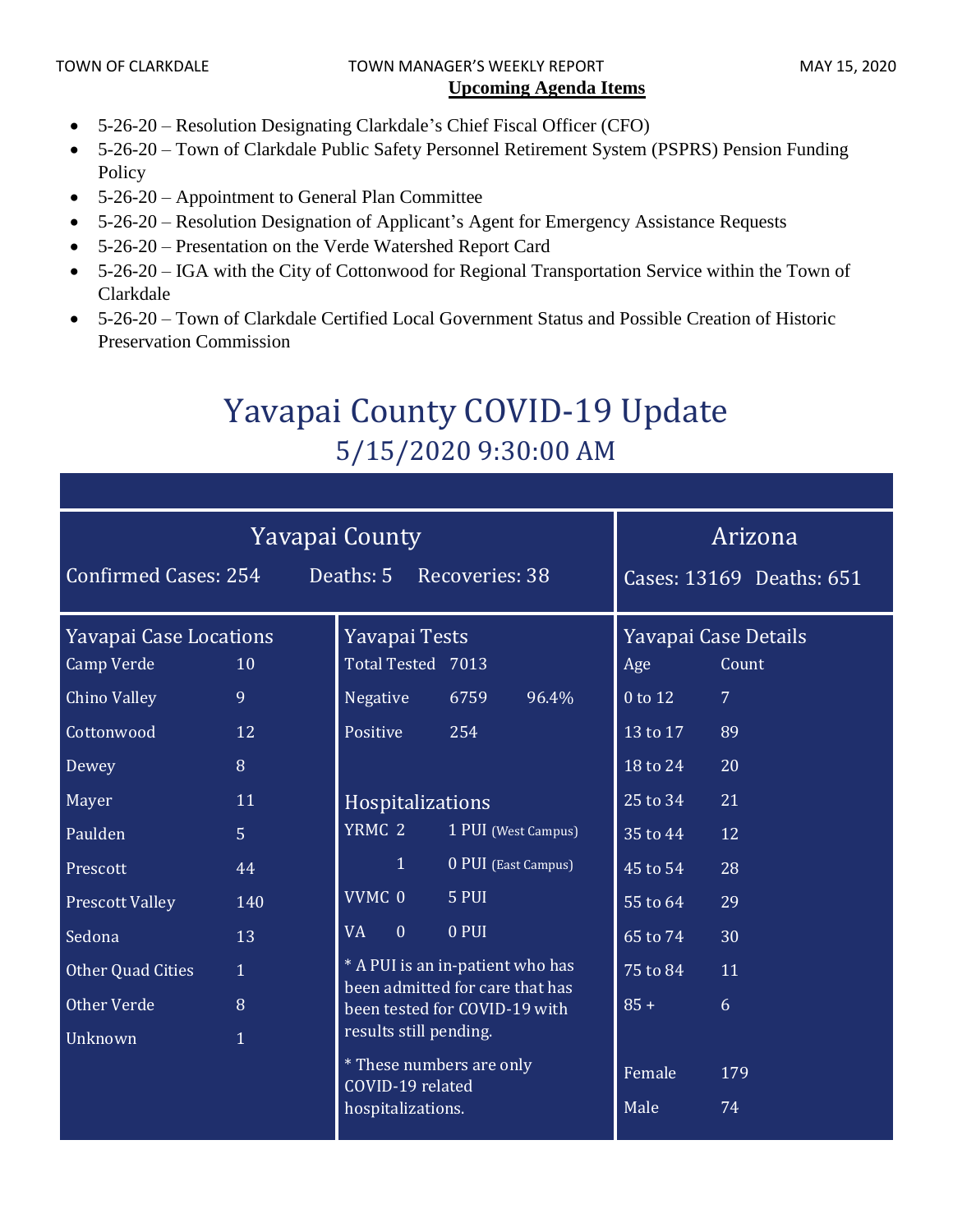*PARKS & RECREATION DEPARTMENT UPDATES*

Parks and Recreation Event, Program and Activity Reports –

- Concerts in the Park Staff has heard from all scheduled bands and every group has accepted the 2021 schedule and will save the new dates for their performances. Staff is receiving a great deal of feedback regarding event cancellations.
- Old Fashioned 4th of July Concert sponsor, Salt River Materials Group (SRGM), has opted to reallocate their sponsorship funds to the purchase of 4th of July lighting display for Town Park. Staff is in the process of pricing out lighting and working with Public Works to create an improved electrical plan for the park that will help accommodate future park events as well.

Verde River @ Clarkdale -

• New signage has been installed at Tuzi RAP to create a commercial outfitter loading zone and a 15minute loading and unloading zone for general public. One permitted outfitter has already reached out to thank the Town for assisting with this parking issue. Thanks to Public Works for making this a priority!

Parks and Recreation Commission –

• The Commission is working on a public survey to gain input for the General Plan regarding parks and other recreational amenities. The Commission has directed staff to complete a public survey based on the meeting discussion and create an online platform that can be shared on multiple social media pages and the Town website.

Special Events –

• Bodega Pierce Wine Pickup Event-Saturday, May 9th from 12 noon-6pm. A great way to support our local wineries!

#### Social Media -

• Posts: Concerts in Park & 4th of July Cancellation Update National Police Week Post Yavapai Library Network Curbside Update (share) National Guard First Responders flyover post

Weekly Engagements: 942 New TOC Facebook Followers: 7 (total number of followers is 2,144)

• Participated in Trainings to improve Social Media applications: Designing with Canva Social Media Interfacing with Canva Canva Pro Animation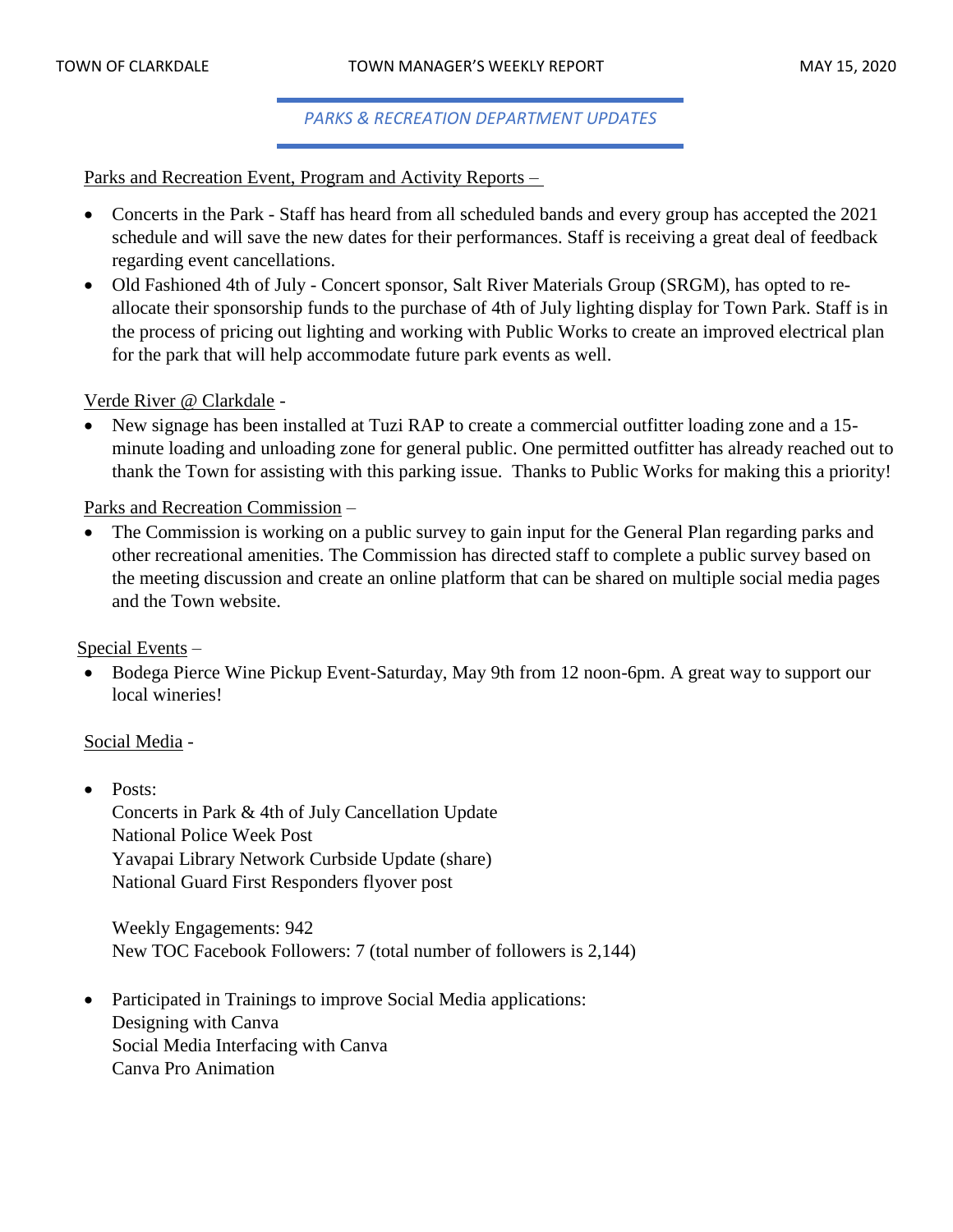Liaison Report on Partner Agencies –

Clark Memorial Library

• Curbside service is now available during regular library hours Monday-Thursday 1pm-5:30pm, Friday 8am-Noon. To learn how to use curbside service visit www.ycfld.org or call the library at (928)634- 5423.

> *COMMUNITY DEVELOPMENT DEPARTMENT UPDATES*

- General Plan Committee The next meeting will take place May 19, 2020. The Committee members will begin to review the Introduction portion of the General Plan.
- Code Enforcement No new complaints received this week.
- United Verde Soil Program UVSP is continuing to work in the Mt. Gate subdivision. They have also started on a property on First North Street
- Trails Mike Grey presented a presentation to the Town Council noting current and future trails. Council gave some direction to staff for grant applications.
- Certified Local Government Cities Staff has obtained the Historic Preservation ordinance from the Town of Williams and is in the process of tailoring it to meet the specific needs and requirements of Clarkdale. Prior to bringing the Ordinance forward to Council, it will undergo a rigorous line-byline review with the assistance of SHPO staff and then undergo the Public Hearing process with additional notification to affected property owners.

*POLICE DEPARTMENT UPDATES*

#### **Major incidents reported to the department for the week of 5/6 through 5/12/20:**

- 5/6/20 SRO Brundridge participated in the planning of the Clarkdale Jerome School's 8th grade promotion parade. The parade will take place at 5:30 p.m. on Thursday, May 21. The route will be published closer to the date and Clarkdale PD will assist with traffic control during the parade.
- 5/6/20 SRO Brundridge, Detective Johnston, Officer Deming, and Chief Taylor assisted Cottonwood PD with a barricaded suspect/officerinvolved shooting incident. Clarkdale PD secured the perimeter of the crime scene and handled calls for Cottonwood PD while their personnel were busy with the investigation.
- 5/10/20 Officer Warren took a call from the guardian of a one-year-old infant. The child's biological parents are threatening to show up in Clarkdale from California to see the baby despite a

| <b>Total Calls</b>                           | 41                          |
|----------------------------------------------|-----------------------------|
| <b>Calls Criminal in Nature</b>              |                             |
| <b>Traffic Stops</b>                         | 5                           |
| Citations                                    |                             |
| Warnings                                     | 4                           |
| $Citations - non-traffic$                    |                             |
|                                              |                             |
| <b>Requests for Citizen Assistance</b>       | $\mathcal{D}_{\mathcal{L}}$ |
| Animal Problems                              | 2                           |
| Requests by Other Agencies<br>for Assistance | 4                           |
| Responses to Calls at the RAPs               |                             |

court order prohibiting contact. The father is a felon and has made further threats online. SRO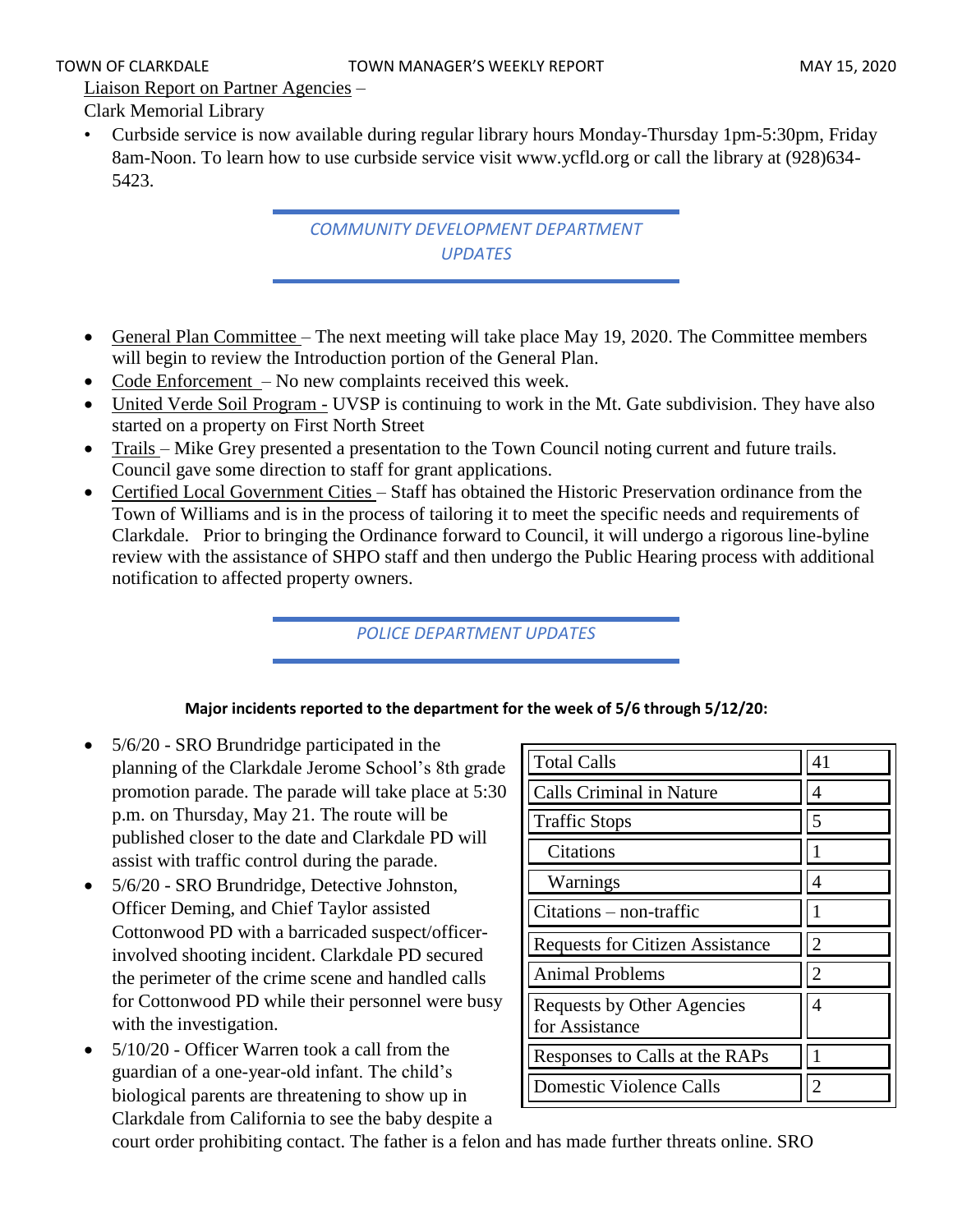Brundridge is attempting to locate the father with the assistance of detectives in California; he has not appeared in Clarkdale yet.

- 5/10/20 Officer Warren arrested a female suspect in Patio Park for disorderly conduct per domestic violence during a family dispute. Officer Deming assisted. Officer Lohman, Officer Guth, SRO Brundridge and Chief Taylor handled follow-up calls at the residence.
- 5/10/20 Officer Deming responded to a suspicious person call in Upper Clarkdale. The suspect was arrested on a warrant.
- 5/10/20 Sgt. Smith was called out at 3:30 a.m. to check the welfare of a two-month-old baby. The baby was safe and healthy. Sgt. Smith will be making a report to the Department of Child Safety.
- 5/11/20 Officer Lohman investigated two burglaries in Centerville. In the first, a shed was opened by force and items valued at \$600 were taken. In the second, entry was made through an unlocked door and items worth \$60 taken. There are no leads or suspects. Officers are conducting extra patrols.
- 5/12/20 Officer Guth, SRO Brundridge, and Chief Taylor responded to Centerville for a suicidal subject with a knife, who fled and hid from them in the dark. He was located and Officer Guth transported him to VVMC for involuntary mental health examination. He faces charges for disorderly conduct per domestic violence and criminal damage.

## Calls at the RAPS

- 5/8/20 Officer Fricke found three teenagers camping at the southern point of TAPCO RAP. Officer Deming assisted.
- 5/8/20 Officer Fricke checked on an unattended vehicle parked at Tuzigoot RAP and on another unattended vehicle at the pullout on Sycamore Canyon Road between the cattle guard and TAPCO RAP. Officer Deming checked on a vehicle left at TAPCO RAP after hours.
- 5/9/20 Officer Fricke spent time at both RAPs to monitor busy Saturday activity and help enforce the rules.
- 5/11/20 SRO Brundridge spoke with a woman who reported a road-rage incident on Tuzigoot Bridge after leaving Tuzigoot RAP. The suspects were located by Yavapai County Sheriff's deputies; the suspects denied the incident.

## Notable Events

• 5/13 Chief Taylor arranged COVID-19 viral and antibody tests for police department employees, as first responders and essential workers, through Spectrum Healthcare in the Ladies' Lounge. Police officers and Verde River Ambassadors have been reporting for duty as usual throughout this public health threat.